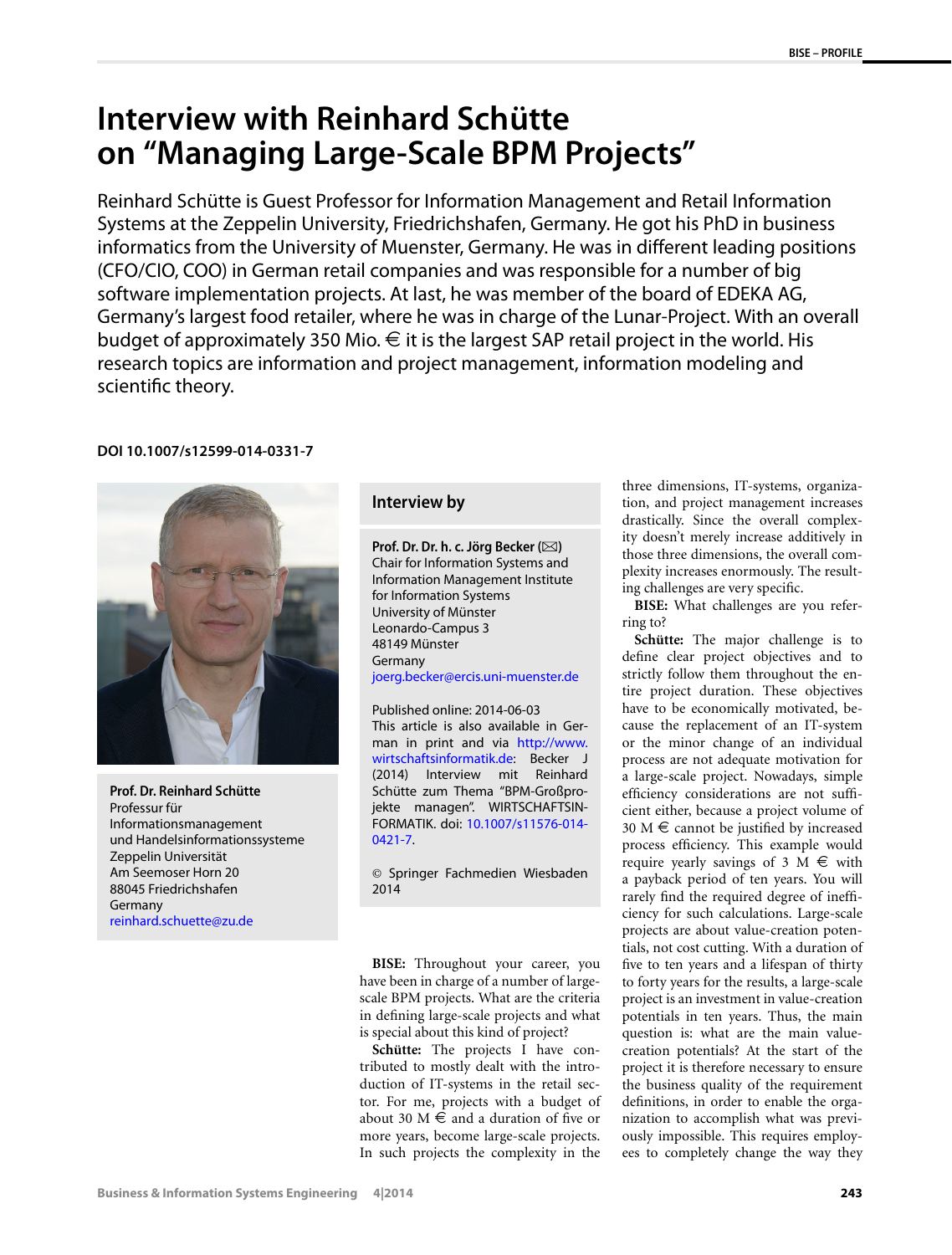work in ten years, which is impossible without extensive training and further education. These objectives are more important than annual savings of – let us  $sav - 200.000 \in \text{in}$  in invoice verification.

**BISE:** Are project periods of more than five years and a lifespan of thirty years still consistent with the rapid change occurring in the market? To what extent do you design a large-scale project towards flexibility?

**Schütte:** Certainly, you cannot foresee the future, but in the past we have seen systems run that long. It remains to be seen, what effects trends such as cloud computing will have, but I doubt that future changes will fundamentally differ from the ones known today. However, technological flexibility of IT-systems, particularly of the system architecture, will assume a more and more critical role. From my point of view, this is the main advantage of standard software, because the technological base is encapsulated and thus can be changed flexibly. Without this flexibility one is limiting one's own business model.

**BISE:** Do available standard software systems adequately support such transformations, or do you see a need for adaption?

**Schütte:** They support them, but not in the best possible way. I see weak points, especially within the data models and the quality of the development environments of the systems. This is where they lack the flexibility to enable organizations to implement their own requirements. It is therefore rarely profitable to develop fundamental functionality within a specific project.

Driven by the desire for increased automation, requirements on quality and wealth of information of the master data increase. In my opinion, available systems are not per se prepared for these challenges.

**BISE:** There are a lot of failed largescale projects. What are key success factors and obstacles to a project's success?

**Schütte:** Most important key success factors are clear project objectives, as mentioned above, support from the organization, competence of the organization, and supplier management. Supplier management, referring to the software supplier, requires adequate cooperation and appropriate competence of the technology provider. In addition, large-scale projects need very exact and rigid project management and governance, because strict rules and enforcement are far more

important in projects than in line organizations. Large-scale projects require strict management, because one always encounters a very pronounced requirements culture in companies. Due to the long time frame for large-scale projects, the requirements that are desired to be implemented are always enormous. If you follow only these wishes you will, however, never implement a proper solution. Sometimes it is necessary to realize 80 percent and subsequently adjust for further needs. Moreover, coming up with a 100 percent solution exceeds the skills of almost all organizational members.

**BISE:** You have mentioned the integration of the software-suppliers as an important factor for success. What is the work distribution between softwaresupplier and organizations in projects of this type?

**Schütte:** I see it as a kind of "bathtub effect". The start of the project must be supported by the internal organization. In this phase, the attention on the part of the employees is large, but input by the supplier is indispensable to achieve changes that are as extensive and constructive as possible. Subsequently, there is more effort on the part of the supplier until the internal effort prevails once again during the implementation of the system. However, interest and attention of the organization decreases during the project, especially due to the arising knowledge divergence that is caused by the new technology. This divergence has to be actively and continuously reduced.

**BISE:** In this context, how do you motivate the employees to participate actively and to develop ideas which go far beyond existing approaches? Does the impetus originate from the project management or rather from the employees?

**Schütte:** Devotion and passion to positively approach and implement such a project requires the existence or development of a positive corporate culture. As the will to change is most often only marginal, existing approaches have to be actively challenged. The project management team depends on people who push changes and convince all project members. Internal and external project members have to cooperate. To facilitate the view of a joint project, all stakeholders have to be simultaneously addressed. Only the focused collaboration of all involved parties and the continuous motivation and enthusiasm over long periods, enabled possibilities to become reality.

**BISE:** Many sub-fields of information systems investigate conceptual models. To what extent are models, especially process models, useful in large-scale projects and what degree of modeling detail is required to fulfill their purpose?

**Schütte:** During the initial requirements definition, detailed models are less viable and written word dominates all other modeling techniques. Modeling is often used complementarily, this development is however most likely to be driven by external parties. In my experience, the information systems community does overestimate the importance of models in real, large-scale projects. You will often find models in the early project phases, but there is no reuse later on. We have to investigate how models can be productively used over a longer period of time within a project, given that the project team changes over time. A stable base of knowledge bearers is thus essential for the motivation of the project team. There are only few, who participate in a large-scale project during their career. Therefore, the project has to be successful to uphold the belief in a successful project and to stop key figures from leaving the project. For me, this includes the use of adequate methods in project management and modeling. Since research is currently focusing heavily on modeling techniques, their number steadily rises. In a project with hundreds of consultants, these often have contradicting academic backgrounds. The resulting plurality of modeling techniques is what makes model reuse impossible.

**BISE:** Let me ask more pointedly: Is it possible that the information systems community is concentrating too much on methods, rather than model content, and thereby neglecting the business in business processes?

**Schütte:** Yes, I think so. I even argue that this applies to software vendors in a similar fashion. For a long time they have focused on technology and neglected domain specific knowledge. Today we know that successful projects are impossible without proper domain knowledge. I am strongly in favor of capturing this knowledge in its essence within models. It can considerably improve the efficiency of projects and the collaboration between internal departments and external consultants or internal IT staff. Consultants and research, however, neglect this modeling purpose. Instead, we depict our internal department's spoken word in overflowing process models. This is insufficient, because only expertise and domain